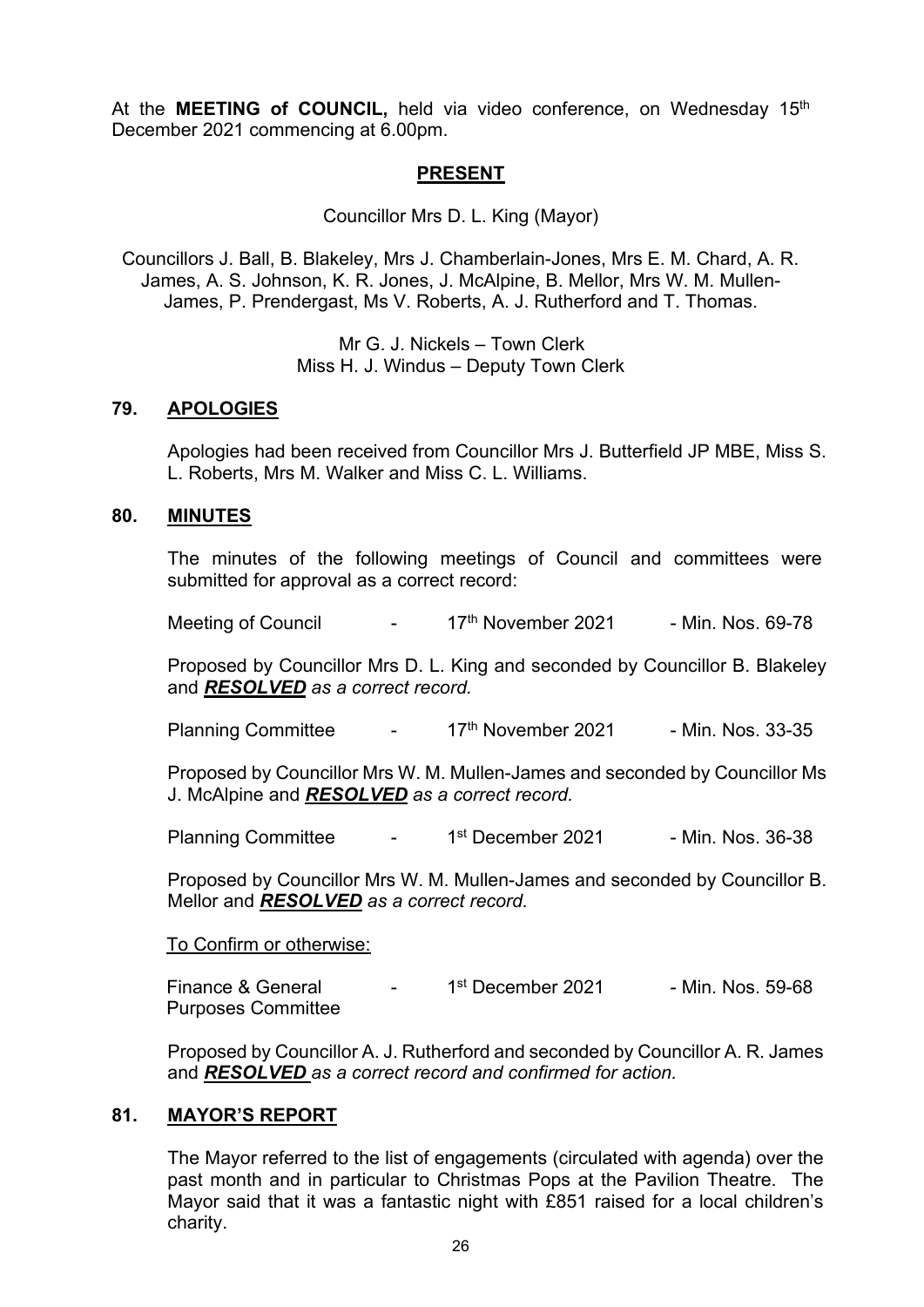Members added that Councillors W. M. Mullen-James and A. R. James worked hard selling raffle tickets and that even with a reduced attendance to adhere to social distancing rules, the amount raised was amazing and all thanks to the generosity of Rhyl residents.

A member felt that the event perhaps needed to be promoted a little more, as a number of his residents were unaware of it.

# **82. AUTHORISATION OF PAYMENTS/ADDITIONS TO APPROVED SUPPLIERS LIST (SCHEDULE B)**

Further to minute no.143 of the meeting of council held on 15<sup>th</sup> March 2017 and in accordance with the council's adopted financial regulations, the Town Clerk submitted schedule B (a list of non-regular payments to be released over the coming month) and details of one additional supplier to be added to the suppliers list after members' approval.

*RESOLVED that the following was approved for payment and would be signed by two councillors in due course.*

| Voucher<br>No. | Supplier name              | Amount<br>£. | Description of Goods & Services                                 |
|----------------|----------------------------|--------------|-----------------------------------------------------------------|
| <b>1285</b>    | Collisons Ltd              | 238.94       | Mayor's Christmas Cards                                         |
| 1290           | Design to Print Ltd        | 457.00       | Rhyl Read October edition printing<br>(invoice received late)   |
| 1291           | Delwedd Ltd                | 12.96        | Increase 'enquiries' mailbox                                    |
| 1292           | Fool's Paradise            | 1,292.40     | Bouncing Elves for Bouncing into<br>Christmas event on 11/12/21 |
| 1293           | Gunsmoke<br>Communications | 11.76        | Sweets for Bouncing into Christmas<br>on 11/12/21               |
| 1294           | Cllr D. L. King            | 134.89       | Mayoral expenses November 2021                                  |
| 1295           | Design to Print Ltd        | 377.00       | Rhyl Read additional print run                                  |
| 1296           | Cllr D. L. King            | 173.00       | Mayoral expenses October 2021                                   |
|                | <b>Total payments</b>      | £2,697.95    |                                                                 |

*Schedule B payments for approval (24th November to 7th December 2021)*

**Emergency & Card Payments:** One emergency payment was made during the period – Voucher No.  $1285$  for Collisons. No payments were made with the town council credit card.

*RESOLVED that the schedule was approved for payment, and would be signed by two councillors in due course.*

*FURTHER RESOLVED that Standing Orders be suspended to enable the Town Clerk to respond as a matter of urgency.*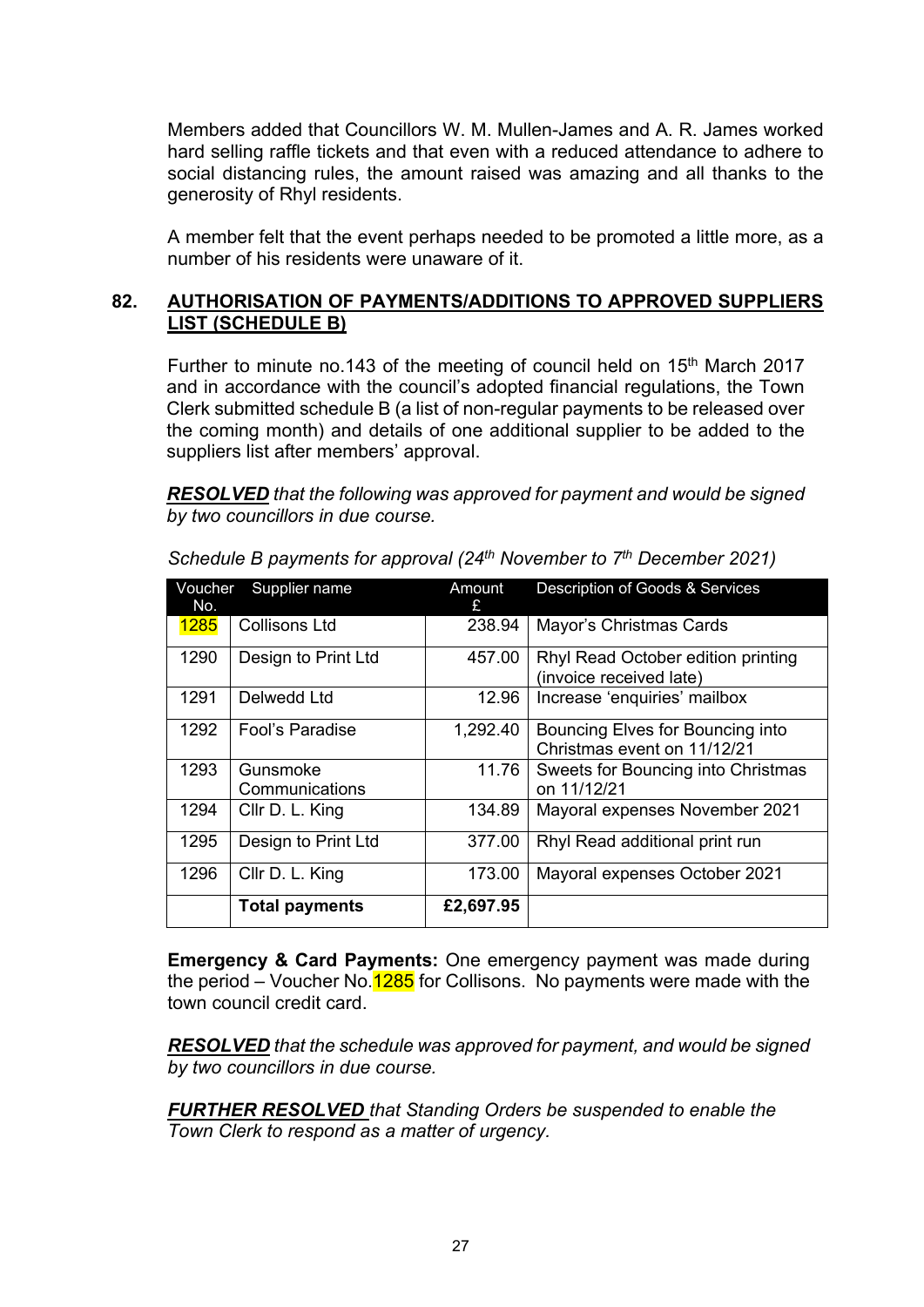# **83. PROPOSED BEACH RAKE: DENBIGHSHIRE COUNTY COUNCIL**

Further to minute no.72 of the meeting of Council held on 17<sup>th</sup> November 2021, the Town Clerk referred to an email from Mr Andy Clark (circulated with agenda) confirming that the Rhyl Business Improvement District (BID) was supporting the purchase of the rake 'in principle' pending any changes that might arise.

The majority of members were pleased with the BID's support and said that they were keen to proceed with the town council's 'in principle' support to speed up the purchase and get the rake up and running as soon as possible.

*RESOLVED that upon being put to the vote (with three abstentions) members instructed the Town Clerk to speak to Mr Andy Clark to offer the town council's 'in principle' support and open up discussions around the town council's financial contribution being paid over a number of instalments with a final decision being taken at the January meeting of Council.*

## **84. REPRESENTATION ON OUTSIDE ORGANISATIONS – DENBIGHSHIRE COUNTY COUNCIL – RHYL COMMUNITY DEVELOPMENT BOARD**

The Mayor referred to the above correspondence (circulated with agenda) inviting the town council to consider appointing a representative to the Board.

*RESOLVED that the Mayor, Councillor Mrs D. L. King, was appointed to the Board. An appointment that would run until the Annual Meeting of Council in May 2022, along with all other current representations on outside organisations.*

## **85. EXCLUSION OF PRESS AND PUBLIC**

*RESOLVED that the Press and Public be excluded from the Meeting for consideration of the following items of business in accordance with Section 1(2) of the Public Bodies (Admission to Meetings) Act, 1960, on the grounds of confidentiality.*

#### **86. STORM DAMAGE**

The Town Clerk advised that there was nothing new to add to his previous verbal report given to the Finance and General Purposes Committee on 1<sup>st</sup> December 2021, but would keep the matter a standing item on future agendas.

## **87. HONORARY FREEMAN / FREEWOMAN REPORT**

In accordance with the adopted town council policy, the Mayor referred to the Town Clerk's confidential report (circulated with agenda) and to the nomination put forward by a member for the council's consideration.

*RESOLVED that upon being put to the vote, there was unanimous support for the nomination and the Town Clerk was instructed to write to the individual to inform them and to ask if they would accept the award.*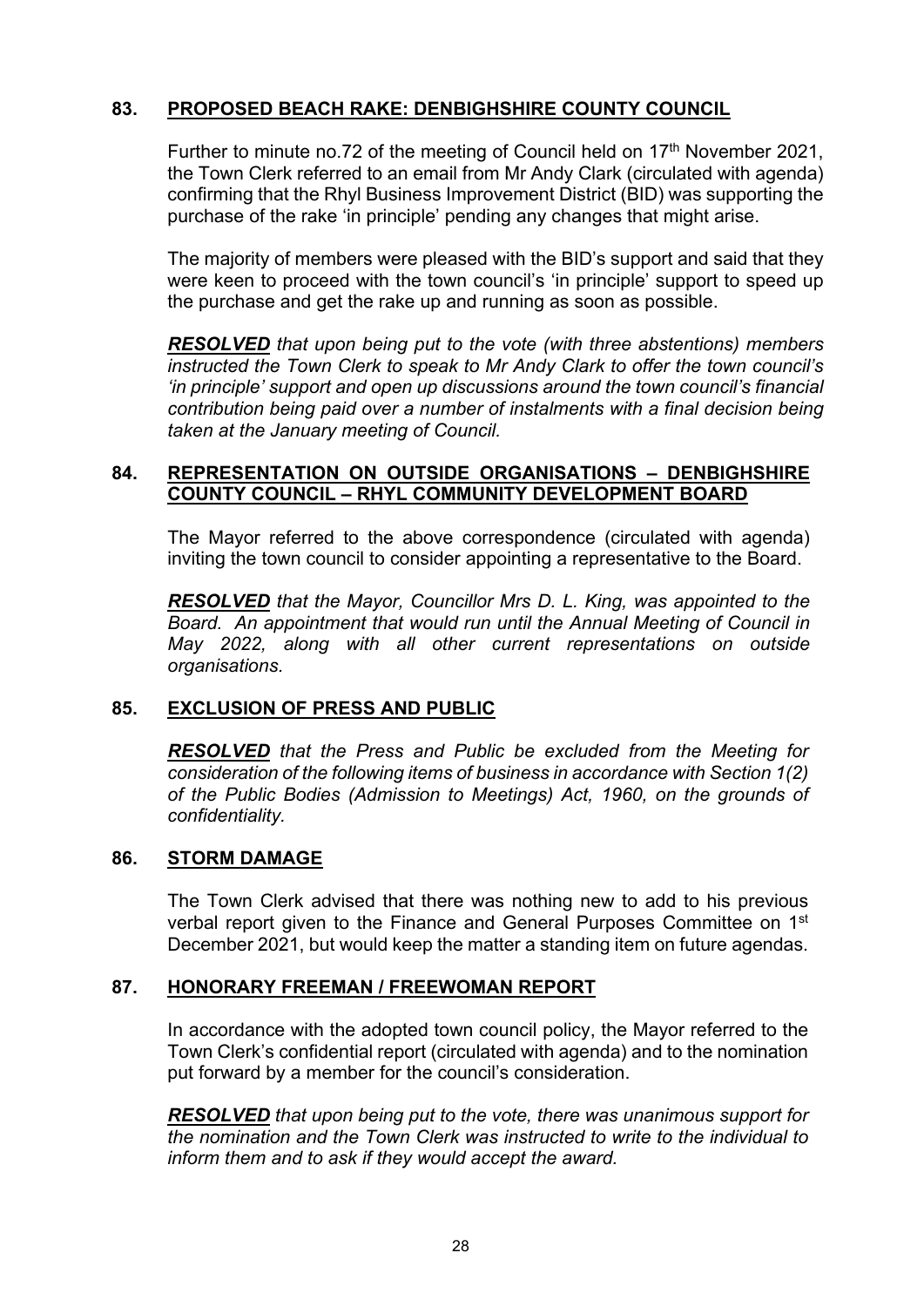## **88. CONFIDENTIAL MINUTES**

To receive the following minutes (circulated with agenda) for information and to approve the recommendations contained therein:

| <b>Grounds Maintenance</b><br>Sub-Committee           | $26th$ October 2021 -           | Min Nos 22-29  |
|-------------------------------------------------------|---------------------------------|----------------|
| Strategic & Operational -<br>Planning (SOP) Committee | 8 <sup>th</sup> November 2021 - | Min. Nos 14-19 |
| <b>Grounds Maintenance</b><br>$\sim$<br>Sub-Committee | $30th$ November 2021 -          | Min. Nos 30-37 |

The Town Clerk drew members' attention to:

- i) a request from the Grounds Maintenance Sub-Committee (min.no.25 refers) to increase the Remembrance Gardens budget from £8,000 to £9,000 to help to keep on top of the new improved maintenance works.
- ii) the SOP Committee's recommendation to Council (min.no.23 refers) to an accept a tender from Gunsmoke Communications for the Small Events & Publicity contract 2022/23 – 2023/24 (with the option to extend for a further 12 months).

*RESOLVED that the minutes and the recommendations contained therein, were approved.*

## **89. ANNUAL BUDGET / FIVE YEAR FINANCIAL PLAN**

Further to the meeting of the Finance and General Purposes Committee held on 1st December 2021, the Town Clerk members to formally approve the budget recommendations and five-year financial plan (circulated with agenda); to levy a precept for the financial year 2022/23 and to advise Denbighshire County Council accordingly.

Having considered the recommendations of the Finance and General Purposes Committee, members approved them and the recommended precept of £552,383. This would represent a slight decrease of 0.22% on the 2021/22 precept (due to a reduction in property numbers in Rhyl) requiring a charge of £57.66 for a Band D property (representing a 0% increase to the 2021/22 charge).

## *RESOLVED that the Council:*

- *(i) approves and levies a precept of £552,383 (Five Hundred and Fifty Two Thousand, Three Hundred and Eighty Three Pounds) upon Denbighshire County Council for the financial year commencing 1st April 2022, Denbighshire County Council to be advised accordingly.*
- *(ii) approves the Five-Year Reserves Recovery Plan, which has now been achieved.*